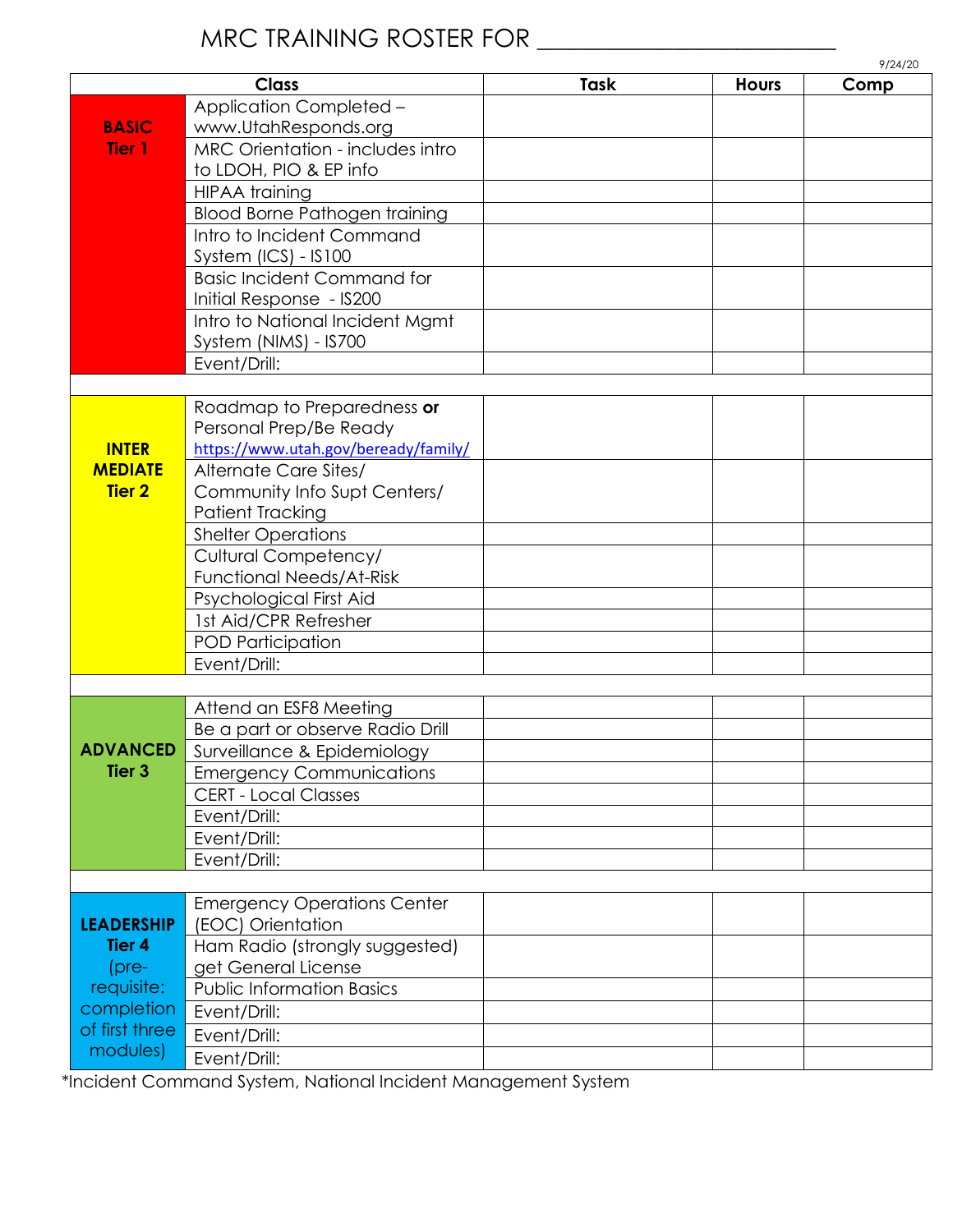## **RESOURCES**

In addition to trainings organized in conjunction with the Southwest Utah Public Health Department, approved MRC trainings can be completed through:

- (C) Citizen Corps online classes at https://www.ready.gov/citizen-corps
- Dixie Regional Medical Center, Friday CME classes, Training Building at noon
- (F) FEMA online classes at https://training.fema.gov/
- (N) NIMS online classes at https://training.fema.gov/nims/
- (UT) U-Train online classes at <https://www.train.org/utah/welcome>

## **TIERED SYSTEM FOR DEPLOYMENT**

We realize that there are some of our volunteers who want to continue increasing their knowledge and skills, so we are also offering Intermediate, Advanced and Leadership Training to enhance your Medical Reserve Corps experience. Our Unit's goal is to educate and exercise in ways that will benefit you individually, as you interact with family and friends; and in serving the communities of our Southwest Utah five-county area. If you choose, this training can also augment your abilities to be deployed in other areas of the United States.

Training does not have to be accomplished in chronological order. However, recognition will only be given as each set of training and event participation in the previous tiers are completed.

Volunteers will be deployed in a disaster according to the following four tiers.

- **Tier 1** volunteers have completed all required Basic Training as listed, and have participated in at least one MRC event/drill in the past year.
- *Tier 2* volunteers have completed all required Basic and Intermediate Training, and have participated in at least two MRC events/drills during the past two years.
- **Tier 3** volunteers have completed Basic, Intermediate and Advanced Training and have participated in at least three events/drills during the past two years.
- **Tier 4** volunteers have completed all required Basic, Intermediate, Advanced and Leadership Training and have participated in at least four events/drills during the past three years.